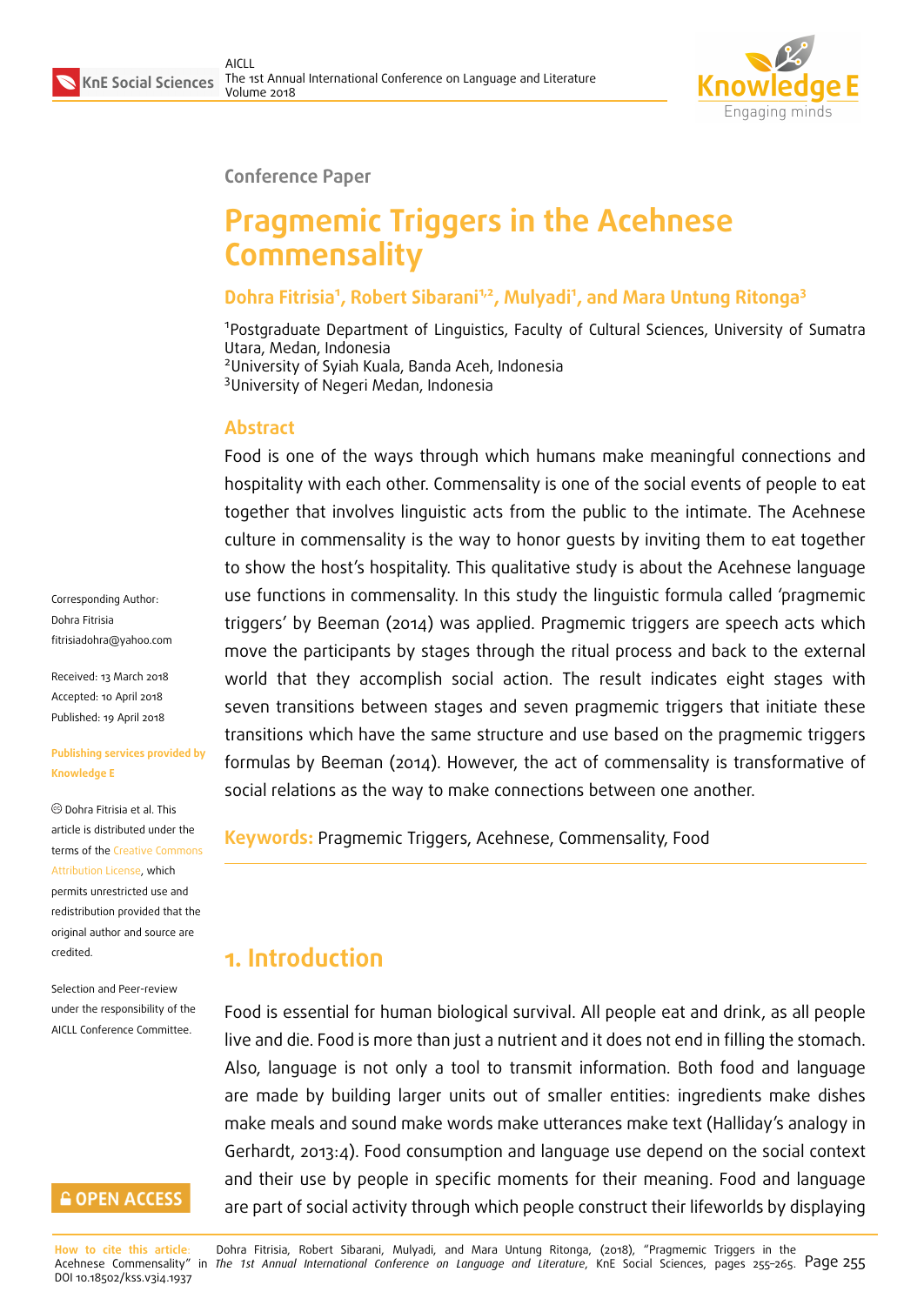stances, identities, shared values, belief, etc. (Szatrowski, 2014: 4). There is a connection between 'eating food' and 'language use' as two fundamental human social acts. Physically, while food enters the body through the mouth, languages leaves the body through the same cavity in its primary, spoken form (Swadesh, 1971 in Gerhardt, 2013).

Food items are produced or acquired, transformed through cuisine rules and combined with other dishes in expected arrangements to comprise eating events. There is a process of moving from nature to culture. That is why only human can flavor their food and create unique dishes and food styles [7]. Food is a bridge between nature and culture and so is language (Fischler, 1988 in Gerhardt, 2013: 1). The way someone speaks and what he eats are not based on his choice but also on the society and the place in the society he lives in. For example, the d[is](#page-9-0)tribution of meals that father gets is served first and dinner talk in having meals together in families to socialize the children into value systems about language related and food related behavior. Therefore, the meaning of food is an exploration of culture through food. It is a form of communication which tells what someone consumes, how he acquires it, who prepares it, who is at the table and who eats first that is rich in meaning [16].

Further, each culture has its own distinct foodstuffs and language which can be used to describe the cultural behaviors and identity of its people. The famous aphorism of Brillat-Savarin (1926), a French gastronomist, in Sz[atro](#page-10-0)wski (2014: 5) "*Dis-moi ce que tu manges, je te dirai ce que tu es*." 'Tell me what you eat, and I will tell you what you are.' also shows the connection between food and identity. That is why foodways can only be understood holistically, with every aspect of human life taken into account (Anderson, 2014: 7), in this study linguistically.

A number of research studies related to food and language have been conducted on various food and languages in the world, such as cooking vocabularies [11], eating and drinking verbs [15], taste and flavor in Southeast Asia [6], the connection between language and sense [13], role of food in workplace discourse [9], food metaphor [12], Boholano culinary linguistics which is about Philippine's food and language [\[10](#page-10-1)]. However, a number of [stu](#page-10-2)dies showing how language use f[un](#page-9-1)ctions in relation to food include speech acts [con](#page-10-3)cerned with the offering of food and [dr](#page-9-2)inks to guests th[at i](#page-10-4)s strongly dependent on cultural norms [18], the analysis of instrumental fa[mily](#page-9-3) dinner talk [3], the relation between language and food family dinner table talk [4] and the stages of commensality that participants pass through when going from the outside world to the meal that compares the [pas](#page-10-5)sage to the meal in four cultures, namely Midd[le](#page-9-4) East, Japanese, German and American [2]. This study adapted th[e](#page-9-5) linguistic formulas created by Beeman (2014), i.e. 'Pragmemic Triggers', to demonstrate how language use functions to the meals passage in the Acehnese culture.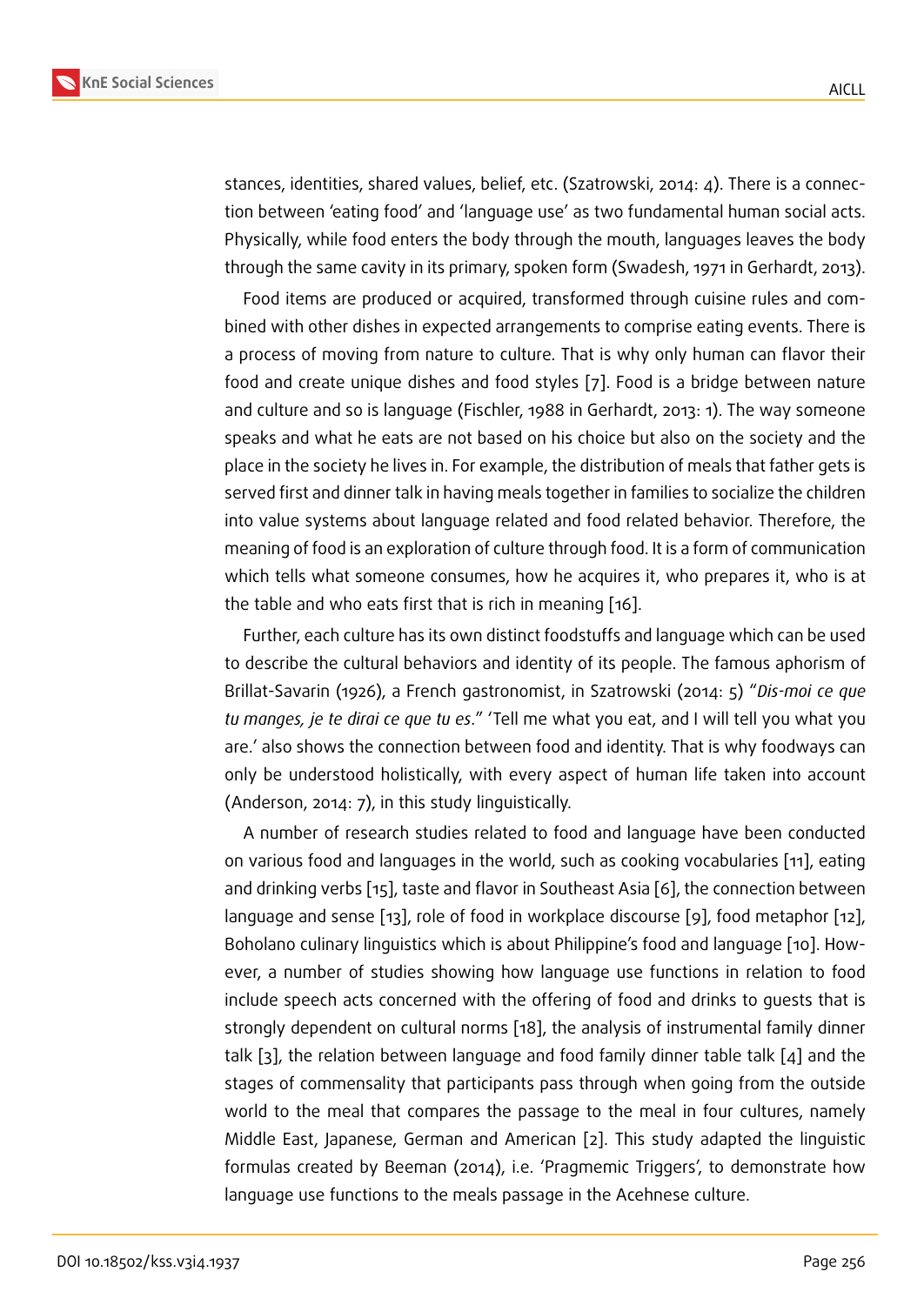### **2. Literature Review**

Commensality is the social event of people eating together (Beeman, 2014:32). Eating together is a powerful act which is one of the most basic human social acts. It is the activity which is defined by eating and drinking together in common physical or social setting. It means that food and drink play a central role in hospitality in every culture. It can show the host's hospitality by inviting the guest to eat together as the most basic form of human's social action. The culture of eating together or commensality is closely related to the culture of the people of Aceh which is often called *khanduri*.

Food and commensality can foster relationships which are the key to build social relationships (Stajcic, 2013: 8; Barthes, 2004 in Mufidah, 2012: 159). Therefore, according to Beeman (2014: 32), if one rejects an invitation to eat, he or she also refuses a social relationship. The culture of eating together or also called *khanduri* in Acehnese is also part of the custom shown in the Acehnese term '*Pemulia Jamee adat geutanyoe*'. It is defined as honoring guests by inviting them to eat together to show hospitality. It also shows the embodiment of a human's faith. The Acehnese tradition of honoring guests includes the relation of humanitarian and religious dimensions [8].

Furthermore, the Acehnese custom also regulates how to invite someone to eat together and manner as a form of politeness. It involves a demonstration of how to call guests or body movements (Eriksson, 2009 in Gerhardt, 2013: 32) a[nd](#page-9-6) also includes some of the stages that guests will be moved during the meal [2]. So the speech when letting guests eat or drink is also very dependent on the cultural norms of a community [18]. This is similar to the opinion of Darwis (2011: 128) that the way a person eats or how to invite a meal will show whether or not someone is payin[g](#page-9-7) attention to manners.

Commensality is a social ritual in which kinship relations, social hierarchy and the [pas](#page-10-5)sage from the public 'outside' to the intimate 'inside' are negotiated by stages [2]. The movement from the everyday world to the state of commensality is pragmatic. According to Beeman (2014), pragmemes can be seen as meaningful linguistic and behavioral acts in social and cultural life. That is why Beeman (2014) used the te[rm](#page-9-7) "pragmemic trigger" which moves the participants by stages through the ritual process and back to the external world in a transformed state. The passages are divided into three elements, namely (1) the 'states' between which actors move, (2) the 'transitions' between states, (3) the pragmemic triggers that initiate the transitions between states. There are eight stages with seven transitions between stages and seven pragmemic triggers that initiate these transitions in analyzing the social rituals of movement to the place of commensality. The stages are summarized in the table below.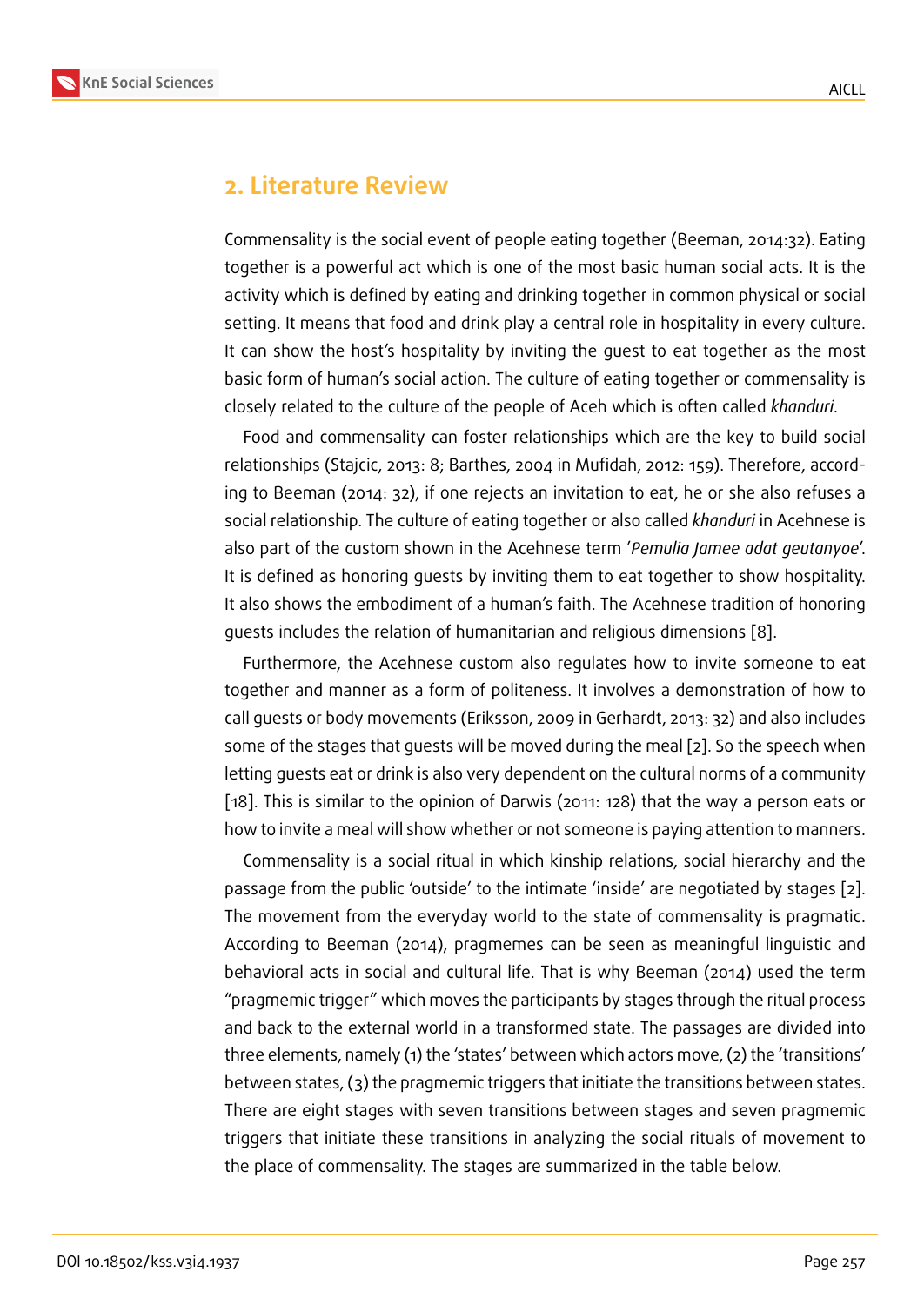

| <b>Stage</b>                     | <b>Pragmemic trigger</b>        | <b>Transition</b>                            |
|----------------------------------|---------------------------------|----------------------------------------------|
| The "outside world"              | The invitation                  | Outside world to threshold                   |
| The "invited state"              | Greeting/Welcome                | Crossing the threshold                       |
| The "gathering place"            | Summonsto "the table"           | Passage to "the table"                       |
| The "arrival at the table"       | The signal to eat               | Beginning the meal                           |
| Commensality                     | Invitation to leave "the table" | Leaving "the table"                          |
| The "post commensality activity" | Statement of departure          | Departure (crossing the threshold)           |
| The "departing place"            | Expression of gratitude         | Re-entry into the 'outside world"            |
| The "reciprocating"              | (Invitation)                    | (Passage from outside world to<br>threshold) |
|                                  |                                 |                                              |

Table 1: Stages of commensality and their pragmemic triggers (Beeman, 2014: 34).

As shown in Table 1, the pragmemic triggers in the middle column begin the transition in the right column to each new stage in the left column of the next row. The process starts over at the top when the 'reciprocating status' is reached. It is a cyclical process.

# **3. Research Method**

This study utilized a qualitative descriptive method by describing the Acehnese language functions in commensality. It focused on the stages of commensality that participants pass through when going from the outside world to the meal and back. It adapted set linguistic phrases that serve as "pragmemic triggers" for each stage which is introduced for the first time by Beeman (2014).

The three stages in this research were data collection, data analysis, and presentation of the data analysis results. The data source was the speakers of the Acehnese language selected based on certain criteria including the native speakers of Aceh, physically and mentally healthy, understanding and mastering the culture of Aceh. In collecting the data, interview and observation methods were used in accordance with the research requirements.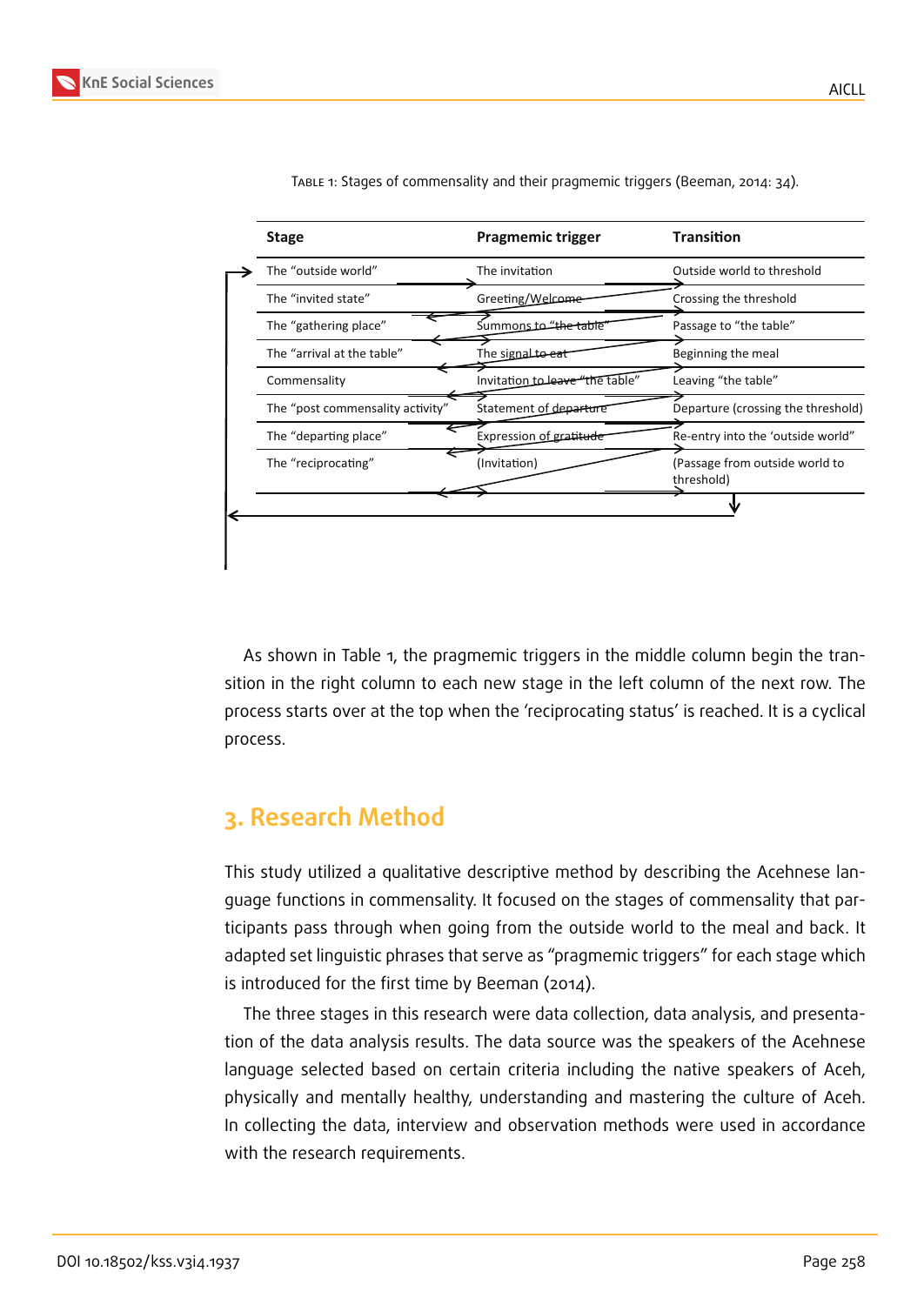# **4. Discussion**

Pragmemic triggers are the utterances that signal the transitions from one stage to another. The analysis of social rituals of movement to the place of commensality by using 'pragmemic triggers' formula [2] has identified eight stages with seven transitions that move participants from the outside world to commensality and back to the outside world. The study analyzed the Acehnese utterances to show the functionality of the expressions and the symbolic [us](#page-9-7)ed in the formulation of these expressions.

### **4.1. The "outside world" and departures from it**

It is the everyday outside world which is a social construct (Schuetz, 1945 in Beeman, 2014:34). People transform the world of everyday life through the construction of special events. As Beeman (2014) described that the individual departs into different cognitive framed events to understand the passage into and out of specialized social and cultural, such as commensality.

#### **4.1.1. The invitation**

Invitation can move people from the everyday world into the world of commensality. Invitation is a simple oral informal or formal written message in the Acehnese culture. The purpose of invitation is related to the kinds of commensality. There are commensality invitations to the host's close relatives, friends or guests they respect. However, there are also invitations for big events such as the life cycle of eating together (birth, wedding, death).

The instance of the invitation for close friends or relatives in oral invitation is as follows:

*singoh leuho neumeulangkah u rumoh lon, neu pajoh khanduri sira ta duek-duek ta meuproh haba*

'Please come to our house tomorrow, let's eat together and chit chat there'.

The time of an invitation is generally mentioned such as for lunch or dinner. However, the invitation for a big event of commensality such as wedding party or life cycle events is for example:

*nyoe uroe Sabtu neuk khanduri meukawen si dara lon, man neu meulangkah u rumoh, meunyoe na aneuk-aneuk ngen meulinte sigoe*

'This Saturday, please come to my daughter's wedding party. Please inform all members of your family'.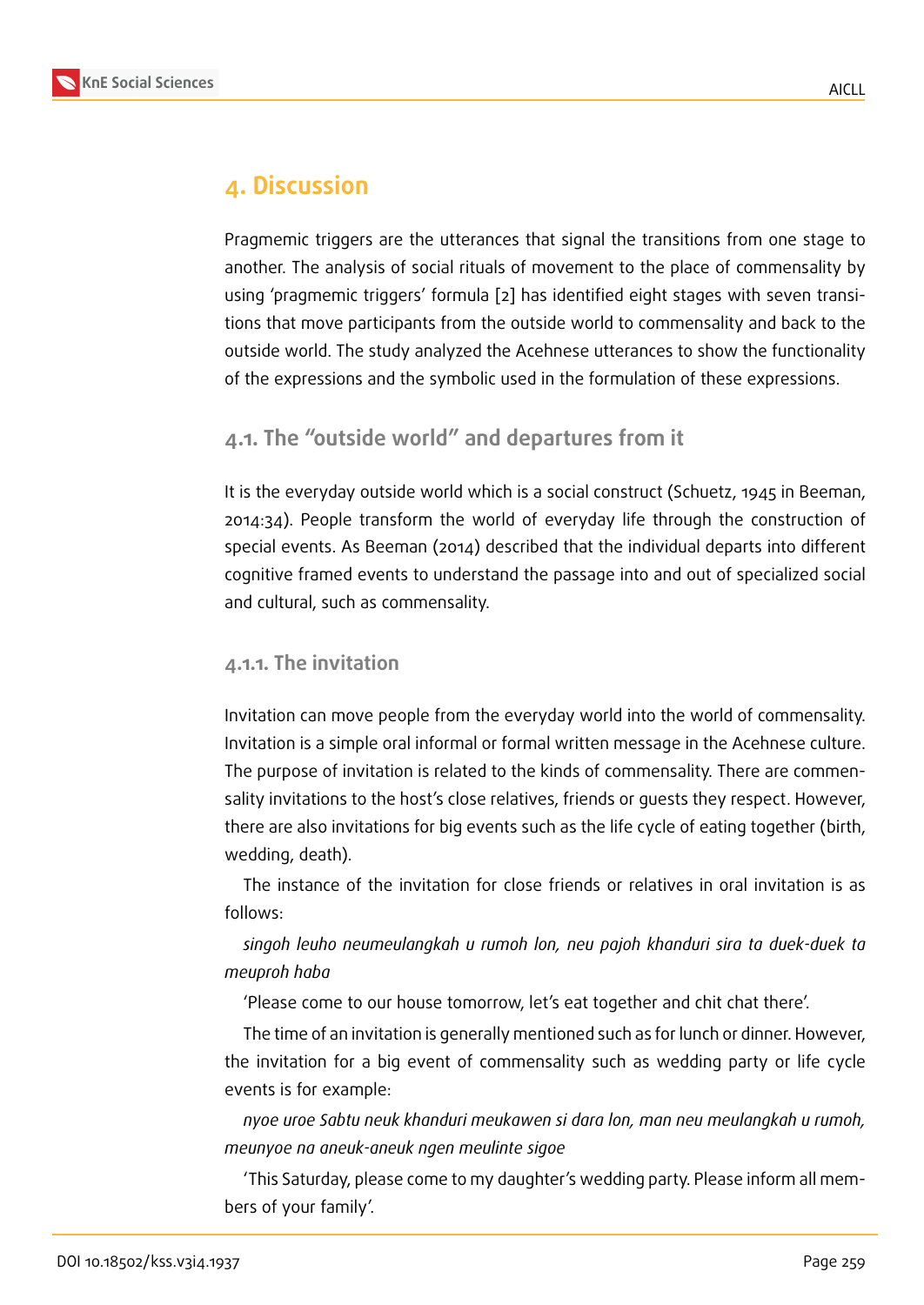

Some people bring *ranup* 'betel leaves' to the invited people while inviting them to the wedding party.

# **4.2. Transit: Outside world to threshold – The "invited state"**

The invited people should respond to an invitation whether they want to accept or reject it. When those people accept the invitation to a commensal event, it means that their social status changes because there is the bonding to a future event of commensality.

### **4.2.1. Pragmemic trigger: Greeting/Welcome**

When the invited people are close to the time and place of the commensality event, they cross physically into the place of gathering. Also, it involves a verbal greeting between the hosts and the guests and exchange of gifts.

In Acehnese, the host welcomes the guest by answering the 'salam':

*Waalaikumsalam. Piyoh..Neu meulangkah u dalam*

'and unto you peace, please come in'.

The guests of men and women shake hands of the same gender. Then, they take off their shoes and present a gift to the host which is based on the kind of commensality events.

## **4.3. Transit: Crossing the threshold – The "gathering place"**

The guests gather at some point where in many societies the social gathering or commensal space is the same. However, it can be transformed into the other by a change in furniture. In the Acehnese traditional house, the commensal space is at *seramoe keu* 'living room'. The guest can be served at the same room (*seramoe keu*) or at the other room (*seramoe likot).*

### **4.3.1. Pragmemic trigger: Summons to "the table"**

When all the guests have gathered, the host makes an announcement that the meal is to be served. The announcement involves a performativity and pragmatically situated speech act. In the Acehnese culture, there is a social ranking that guides the movement to the table. For example, the priest is going first in the commensal meal like life cycle commensality or father (man) also goes first in commensality at home.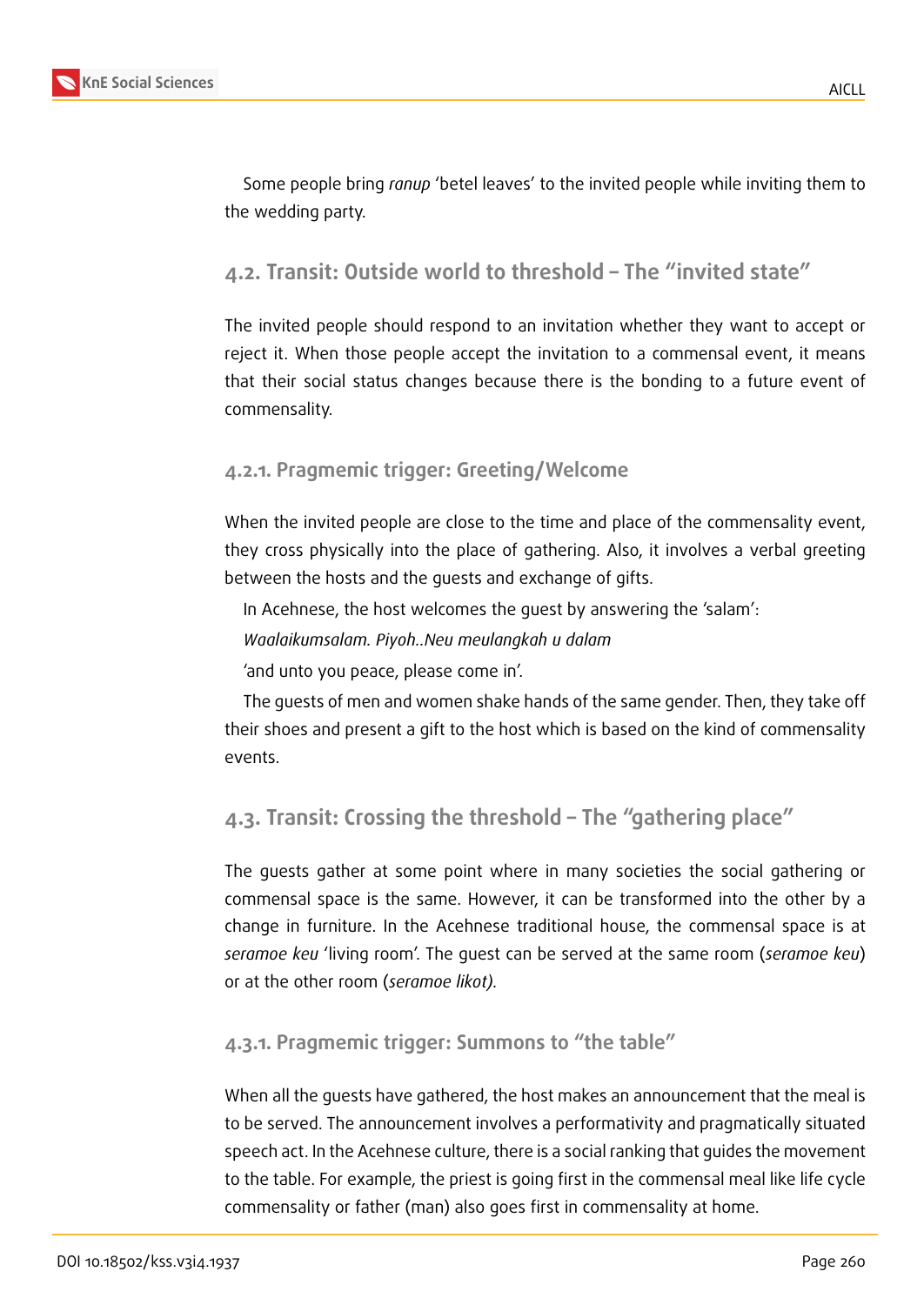If the guests are already seated in the commensal space, plates, glasses and eating utensils have been placed before the plates of food. The host ushers the guests to the table from another space or the same space by using a verbal act, for example:

*Nyoe neulangkah u seuramoe likot, neu pajoh khanduri bacut bah pih ngen sira* 'Come to *seuramoe* (dinning) room, please serve yourself, do not hesitate.

### **4.4. Transit: Passage to "the table" – The "arrival at the table"**

The guests take their commensal place and are prepared to eat. In the Acehnese society, men and women are not allowed to sit together while enjoying their commensal food, especially one who is not married yet. Occasionally, men go to eat first and then women follow. The tables for the foods are different between men and women.

#### **4.4.1. Pragmemic trigger: The signal to eat**

The signals that the guests begin to eat in the Acehnese society is commenced by washing hands in the basin (*glok*) before eating and then followed by saying *Bismillahirrahmanirahim* 'in the name of God, the Most Gracious, the Most Merciful'. Sometimes, the signal is started by the host who gives kind words to please the guest to start eating.

*Neusilahkan neurasa pue yang ka kamoe tagun nyoe… masen ngen masam bek neukira..bek male-male beh.. boh kajeut bismillah..*

'Let's eat' (figurative language).

### **4.5. Transit: Beginning the Meal - Commensality**

There are some table manners which are different between one society and another. They are the reflection of cultural attitudes and social practice such as status, aesthetics, rank and purity values. The activities that take place in the commensality frame are largely rule-governed [2]. Some societies allow conversation while eating, while other societies prefer silence or minimal conversation while enjoying the commensal food. These also apply in the Acehnese society. The guests should not make intense conversation while eating [an](#page-9-7)d those commensal participants should wait for the priest to finish his meal, and then they can clean their hands after the priest in the commensal activity. The priest and respected guest may go to eat first and finish it first, and then other commensal participants follow. It shows the politeness of the commensal participants.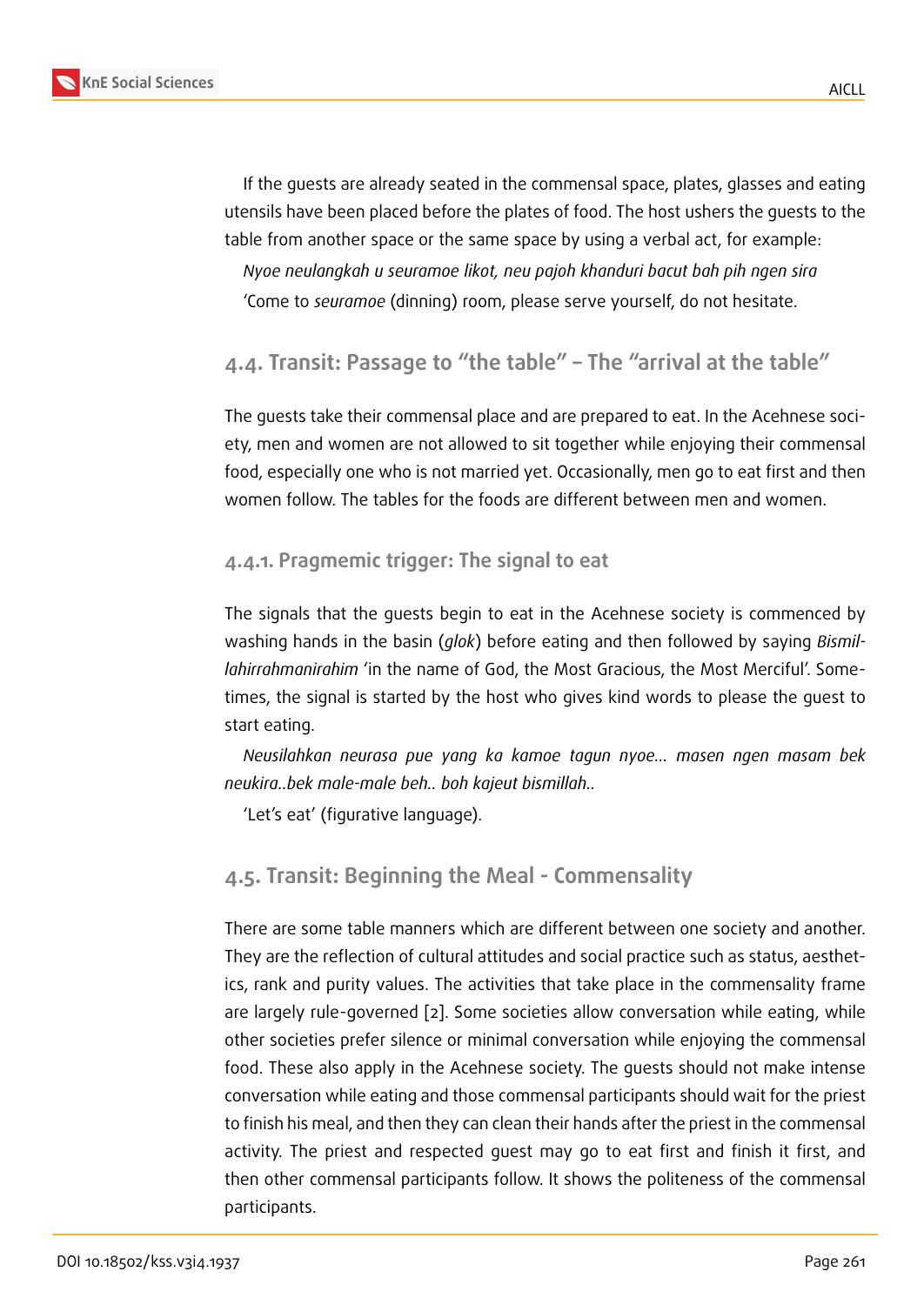

#### **4.5.1. Pragmemic trigger: Invitation to leave "the table"**

When the commensal guests are finished, they are invited to move to another room or the commensal food may be removed from the table. In the Acehnese society, the guests signal that they have finished eating by saying *Alhamdulillah* 'Praise be to God' and washing their hands. It is important to note that the commensal participant should wait for the priest, respected guests or the older one to finish their meal, and then they can wash their hands.

The guest is common to say a good response to the food that is served by the host. The guest can say:

*Alhamdulillah, cit meukeunong that pue yang ka neuhidang keu kamoe nyoe* 'Alhamdulillah,Praise be to God,…this food is delicious'.

### **4.6. Transit: Leaving "the table" – The "post commensal activity"**

According to Beeman (2014), in many cultures there are activities following a meal; for example, entertainments, games, further conversation and other amusements can prolog the event. In the Acehnese society, there are activities after a meal such as further conversation with food and drink continuing to be served.

#### **4.6.1. Pragmemic trigger: Statement of departure**

There is a conversation activity continuing for a while before the guests prepare to leave. Mostly, the guests are served with tea, coffee or cake in this activity. The guests commence the departure with a pragmemic expression as a time signal for departure. The instance of the expression is as follows:

*Kamoe meujak woe, pue na leubeh kureung neupeumeuah. Nyoe kamoe meujak gisa teuma man neupeumeuah ka hek drone meususah payah neu jak meuhidang keu kamoe* ('thank you for the food and hospitality').

Normally, the host expresses some reluctance to let the guests leave, *bek neu wo dile..preh siat teuk* ('do not leave..stay for a while').

According to Beeman (2014), the pragmemic trigger for departure consists of a series of verbal and behavioral routines for leave taking in the following structure: (1) the guests announce that they are leaving and the reason for it, (2) there is a response from the host to stay longer, (3) the routine of putting on shoes and outdoor clothing to emerge into the "ordinary world",  $(4)$  chitchat at "the threshold",  $(5)$  eventual departure.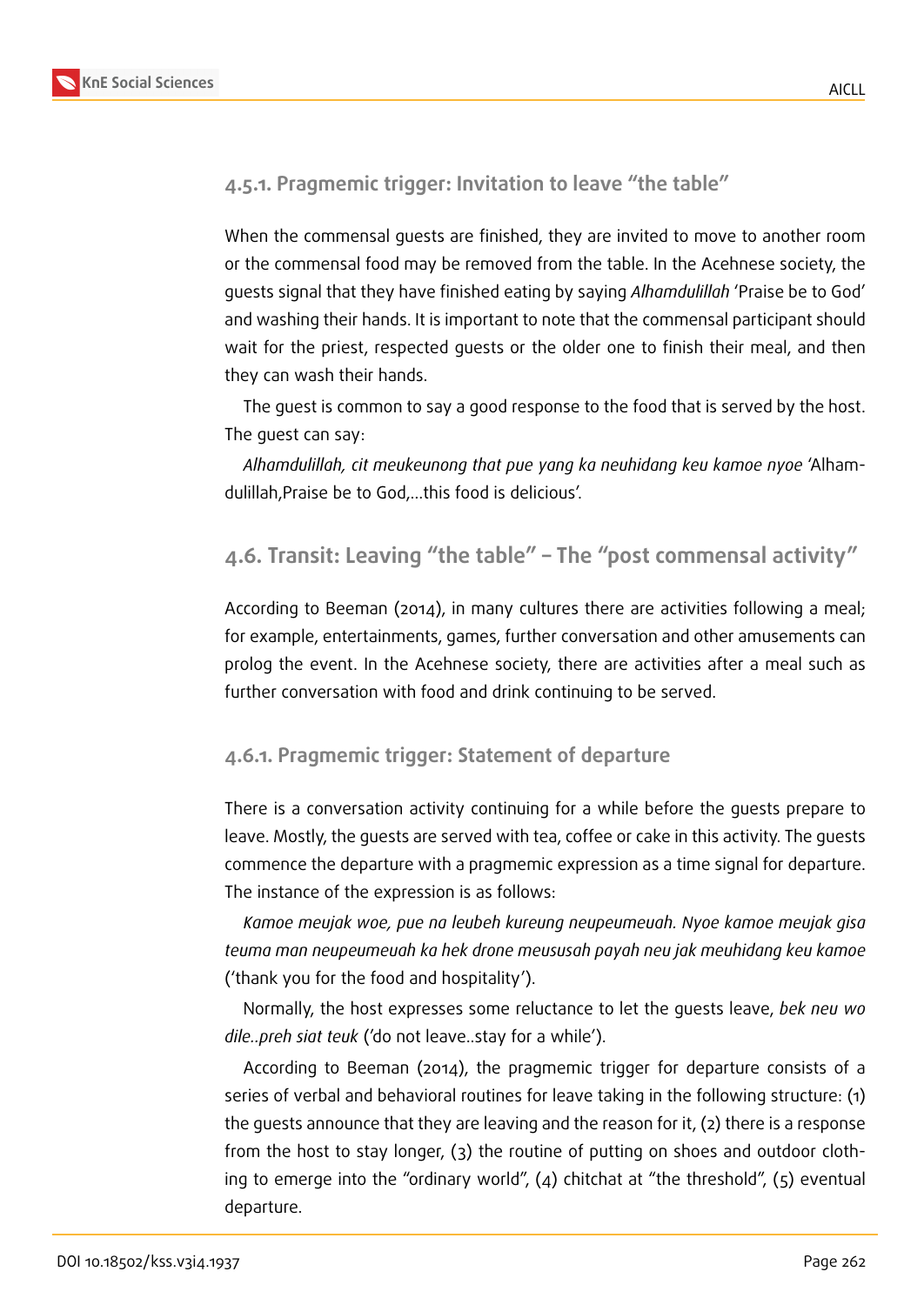In the Acehnese culture; leave taking is accompanied by hugs and handshake between people of the same sex and promises to meet again:

*beuteugeh bak jalan, beuseulamat neu jak ngen wo… Insyaallah, meunyo na umu ta meureumpok lom*, ('be careful on your way home, and see you again')

**4.7. Transit: Departure (crossing the threshold) – The "departing place"**

Mutual pleasantries about the event are exchanged with promises to meet again. It takes place at the threshold of the location of commensality.

### **4.7.1. Pragmemic trigger: Expression of gratitude**

The guests express gratitude for the meal and the host for the guests who come to commensality. A final expression of gratitude to be expressed as the guests depart and re-enter the 'ordinary world' is as the following:

*Nyoe teurimong genaseh beurayek that, kamoe kaleuh meurasa mandum pue yang ka neuhidang, ban mandum mangat… Insyaallah, meunyoe na umu neujak cit bak rumoh kamoe* ('thank you for the delicious food, and we look forward to seeing you).

### **4.8. Transit: Re-entry into the "outside world" – The "reciprocating status"**

The guests move again from the world of commensality into the everyday world. However, the social relationship between the member of guests and the host are changed. It is in line with Beeman (2014) who states that the commensal event changes the social universe permanently for all participants. Then, the guests express a final expression of gratitude as they depart and re-enter the 'ordinary world'.

It is common that the commensal event denotes reciprocation as the obligation on all guests who attend to repeat the process in the future.

# **5. Conclusions**

Commensality is eating together which is the most basic human social acts in order to make meaningful connections with each other. The rituals of commensality are interesting to be examined, which shows the structure how language use functions to carry out cultural transitions from setting to setting and scene to scene. The stages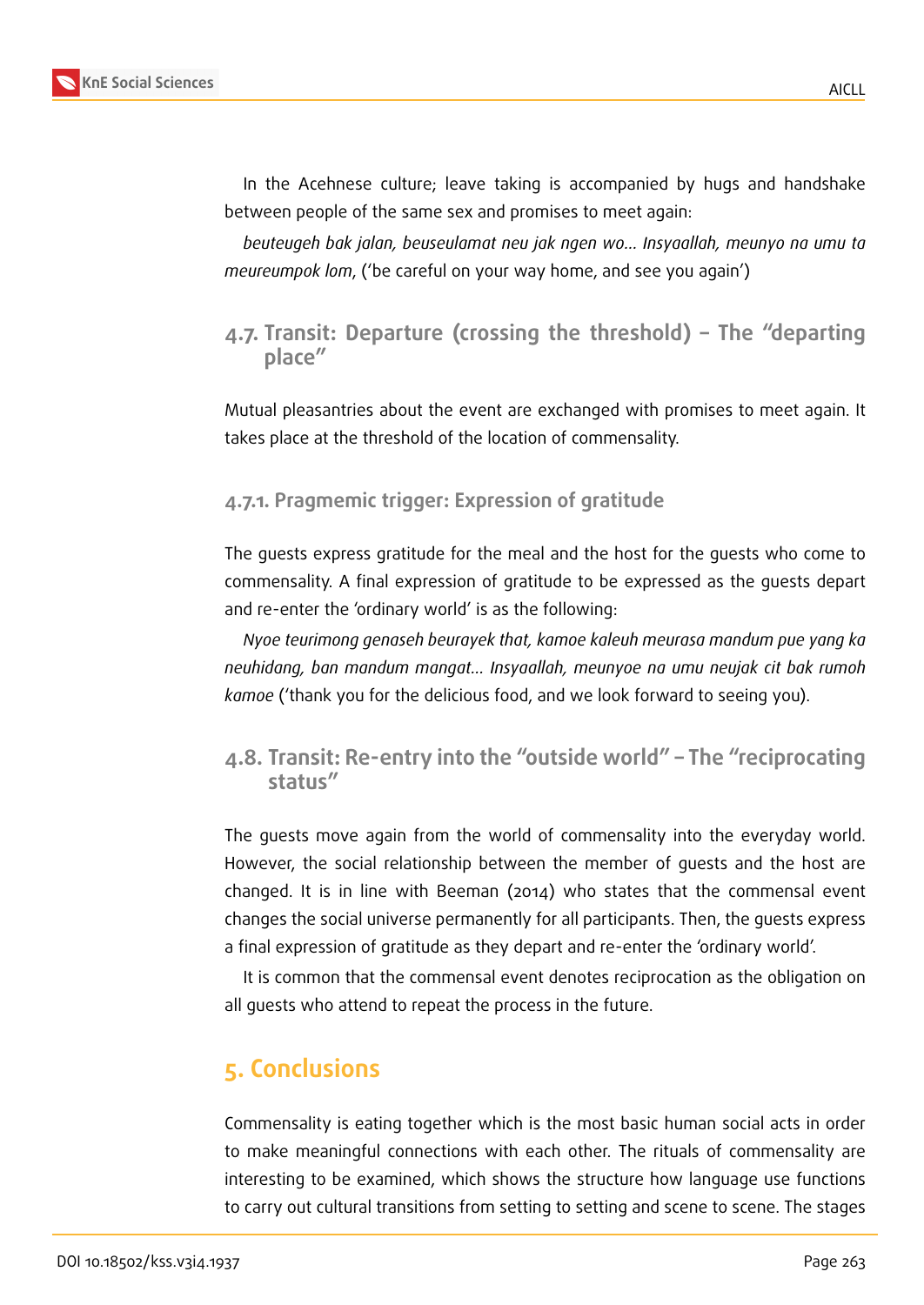

move the commensal participants from the external world to an inner luminal space. The speech act to accomplish this social action that moves the participants by stages through the ritual process and back to the external world is called 'pragmemic triggers'. The result indicates eight stages with seven transitions between stages and seven pragmemic triggers that initiate these transitions which have the same structure and the use of these triggers is the same in the Acehnese society, meanwhile the form of it can be different between one society and another. In the Acehnese society, the commensality participants use speech acts to accompany their physical and behavioral action which is different based on the kinds of commensality they have. However, the Acehnese also use figurative language in their structure of speech.

# **References**

- [1] Anderson, E. N. (2014). *Everyone Eats: Understanding food and culture*. New York: New York University Press.
- <span id="page-9-7"></span>[2] Beeman, W. (2014). Negotiating a Passage to the Meal in Four Cultures. In P. E. Szatrowski (Ed.), *Language and Food: Verbal and nonverbal experiences* (pp.33-52). Amsterdam: John Benjamins.
- <span id="page-9-4"></span>[3] Blum-Kulka, S. (1994). The dynamics of family dinner talk: Cultural contexts for children's passages to adult discourse. *Research on Language in Society Interaction, 27*(1), 1-50.
- <span id="page-9-5"></span>[4] Brumark, A. (2003). What do we do when we talk at dinner? A study of the Function of Family Dinner Talk and Conversation. Huddinge: University College.
- [5] Darwis, A.S.(2011). *Kompilasi Adat Aceh. Banda Aceh*. Pusat Studi Melayu Aceh (PUSMA).
- <span id="page-9-1"></span>[6] Enfield, N. J. (2011). Taste in two tongues: A Southeast Asian study of semantic convergence. *The Senses and Society, 6*(1): 30-37.
- <span id="page-9-0"></span>[7] Gerhardt, C., Frobenius, M., & Ley, S. (Eds.). (2013)*. Culinary Linguistics: The chef's special.* Amsterdam: John Benjamins Publishing Company.
- <span id="page-9-6"></span>[8] Hermaliza, E., (2011). *Peumulia Jamee*. Banda Aceh: Balai Pelestarian Sejarah dan Nilai Tradisional.
- <span id="page-9-2"></span>[9] Holmes, J., Marra, M. & King, B. W. (2013). How Permiable Is the Formal-informal Boundary at Work?. In C. Gerhardt, M. Frobenius & S. Ley (Eds.), *Culinary Linguistics: The chef's special* (pp. 191-209). Amsterdam: John Benjamins Publishing Company.
- <span id="page-9-3"></span>[10] Jabonillo, J. P. (2016). *A Preliminary Research on Boholano Culinary Linguistics*. (Published Bachelor's thesis). University of the Philippines,